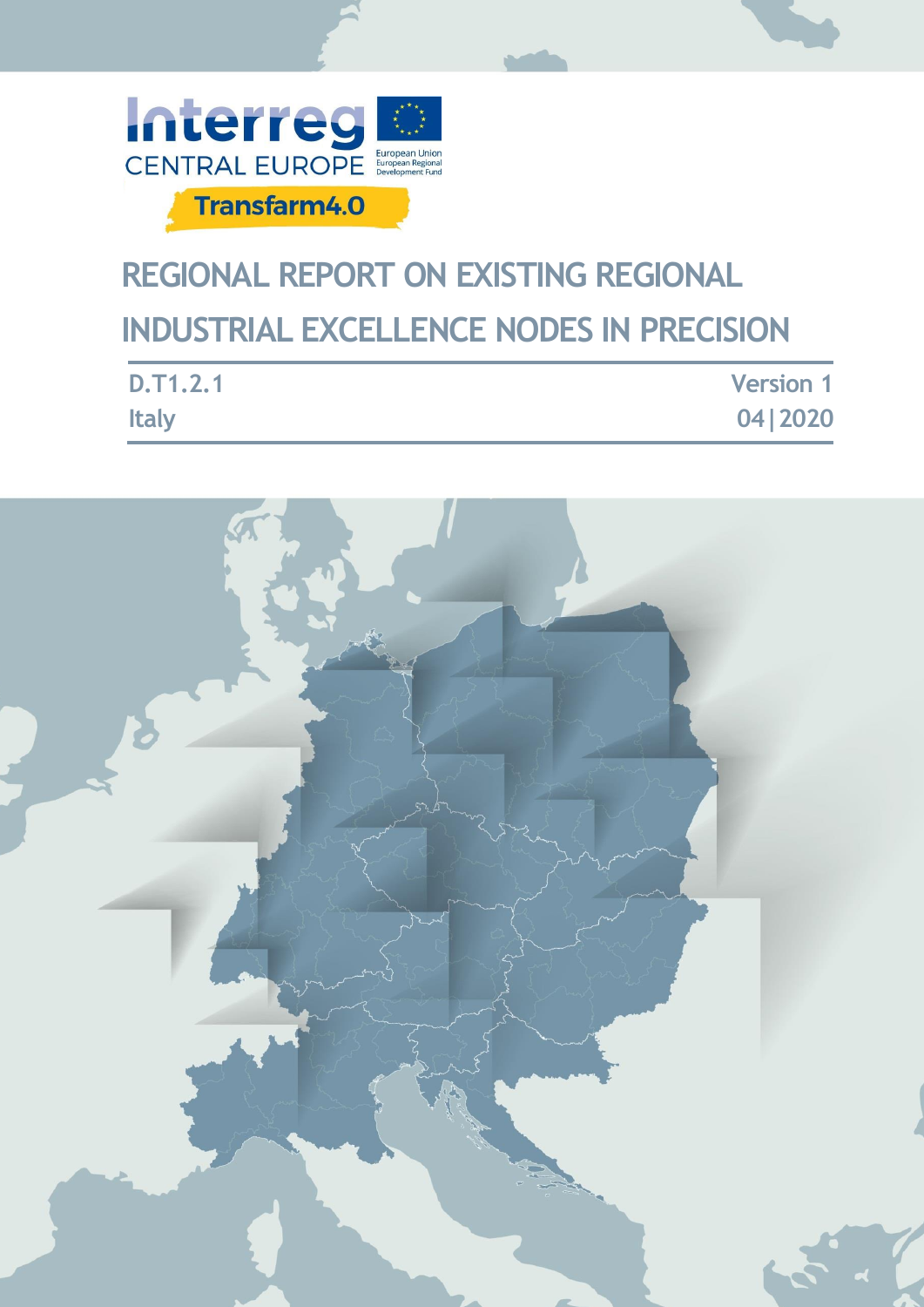



## **Inhalt**

| 1. Italy 1 |
|------------|
|            |
|            |
|            |
|            |
|            |
|            |
|            |
|            |
|            |

## <span id="page-1-0"></span>**1. Italy<sup>1</sup>**

-

## <span id="page-1-1"></span>**1.1 Overview of regional PA status**

#### **National Level Overview**

According to Eurostat<sup>2</sup>, Italy is today the second major agricultural producer in Europe after France, with a 56,9 billion € total agricultural output produced in 2018. Nevertheless, Italy stays a step behind the European standard for what concerns PA diffusion: indeed, at the moment less than  $1\%$  of Italian cultivated soil is managed with PA systems<sup>3</sup>. These numbers suggest that, despite the rich amount of research and the wide offer of PA technologies produced at national level (sensors, GIS, GPS and GSNN, production mapping, automatic guidance systems, etc.), Italian agriculture is still not able to sufficiently exploit PA when it comes to its practical implementation. The main reason for this lays in the nature of Italian agricultural sector: a

<sup>1</sup> provided from: FEDERUNACOMA – Giuseppe Saija (2020); CREA –Researcher Davide Boscaro, Diego Tomasi

<sup>2</sup> [https://ec.europa.eu/eurostat/documents/2995521/10217315/5-14112019-BP-EN.pdf/9d55702f-e9f8-dd7e-56c0-](https://ec.europa.eu/eurostat/documents/2995521/10217315/5-14112019-BP-EN.pdf/9d55702f-e9f8-dd7e-56c0-50d1b54feb59) [50d1b54feb59](https://ec.europa.eu/eurostat/documents/2995521/10217315/5-14112019-BP-EN.pdf/9d55702f-e9f8-dd7e-56c0-50d1b54feb59)

<sup>3</sup> [https://www.osservatori.net/it\\_it/osservatori/comunicati-stampa/coltiva-dati-raccogli-valore-la-trasformazione](https://www.osservatori.net/it_it/osservatori/comunicati-stampa/coltiva-dati-raccogli-valore-la-trasformazione-digitale-della-agroalimentare)[digitale-della-agroalimentare](https://www.osservatori.net/it_it/osservatori/comunicati-stampa/coltiva-dati-raccogli-valore-la-trasformazione-digitale-della-agroalimentare)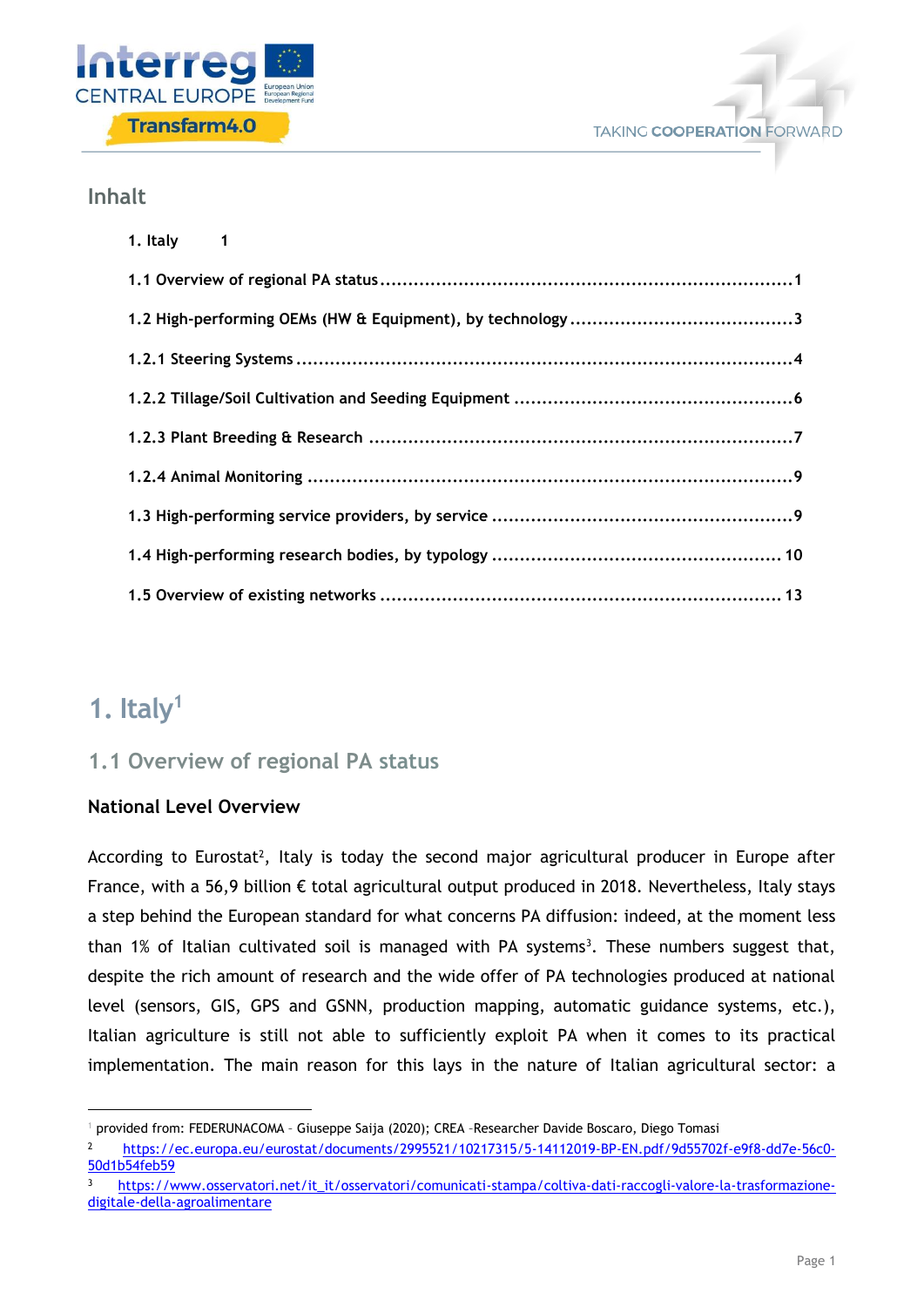

fragmented market composed by many small (often family run) farms that lack, in most cases, the onerous capitals and the digital skills needed to adopt PA practices.

Though, agri-food tech is increasing in Italy<sup>4</sup>: 1.890 start-ups over a total of 18.853 considered (10%) operate in the "agri-food tech extended", that is to say, they develop technologies that are virtually applicable to the agri-food sector but have not been applied yet (an example: drones). 617 of them are instead defined as "agri-food tech core", since they produce and already implement techonologies in the agri-food sector.

According to a recent study by Simbiosity, a consulting company in the field of digital innovation, agri-food tech core start-ups increased by 74% in one year: Lombardy (127), Emilia-Romagna (69) and Veneto (54) are the cutting edge regions, bringing together about 50% of the total amount of agri-tech enterprises in Italy developing PA technologies and other agri-food related services. Northern Italy is indeed by far the most innovative area of the country for what concerns Digital Agriculture, with an annual increment in the number of new start-ups of +80%, followed by Central and Southern/Insular Italy at +58% and +78% respectively.

#### **Regional Level Ovierview<sup>5</sup>**

1

**Lombardy:** Lombardy is the first Italian region for number of smart agri-food start-ups (33%) as well as for received funds: 53% of the total 25,3 million euros granted at a national level<sup>6</sup>. After a socio-economic and environmental analysis of this area, the Ministry of Agriculture aims at financing the promotion of new technologies particularly in the field of bioeconomy. Indeed, Lombardy's farms need to adopt new and innovative technologies and mechanization in order to reduce production costs, optimize production inputs and natural resources, and improve the organization and managing of activities at an economic and environmental level. All this is considered necessary to keep Lombardy's agriculture competitive and profitable. In particular, some of the expected innovations are:

 Facilities ensuring a higher energetic efficiency and lower emission of pollutants in the atmosphere

<sup>4</sup> <https://www.ilsole24ore.com/art/start-up-cresce-l-agrifood-tech-AEGTIhjE>

<sup>5</sup> Most information reported in this section comes from the paper *Report sullo stato dell'arte dell'Agricoltura di Precisione in Italia (Mipaaf, 2015)*

<sup>6</sup> <https://www.ilsole24ore.com/art/droni-sensori-algoritmi-ecco-rivoluzione-dell-agricoltura-italiana-AEaCUzoG>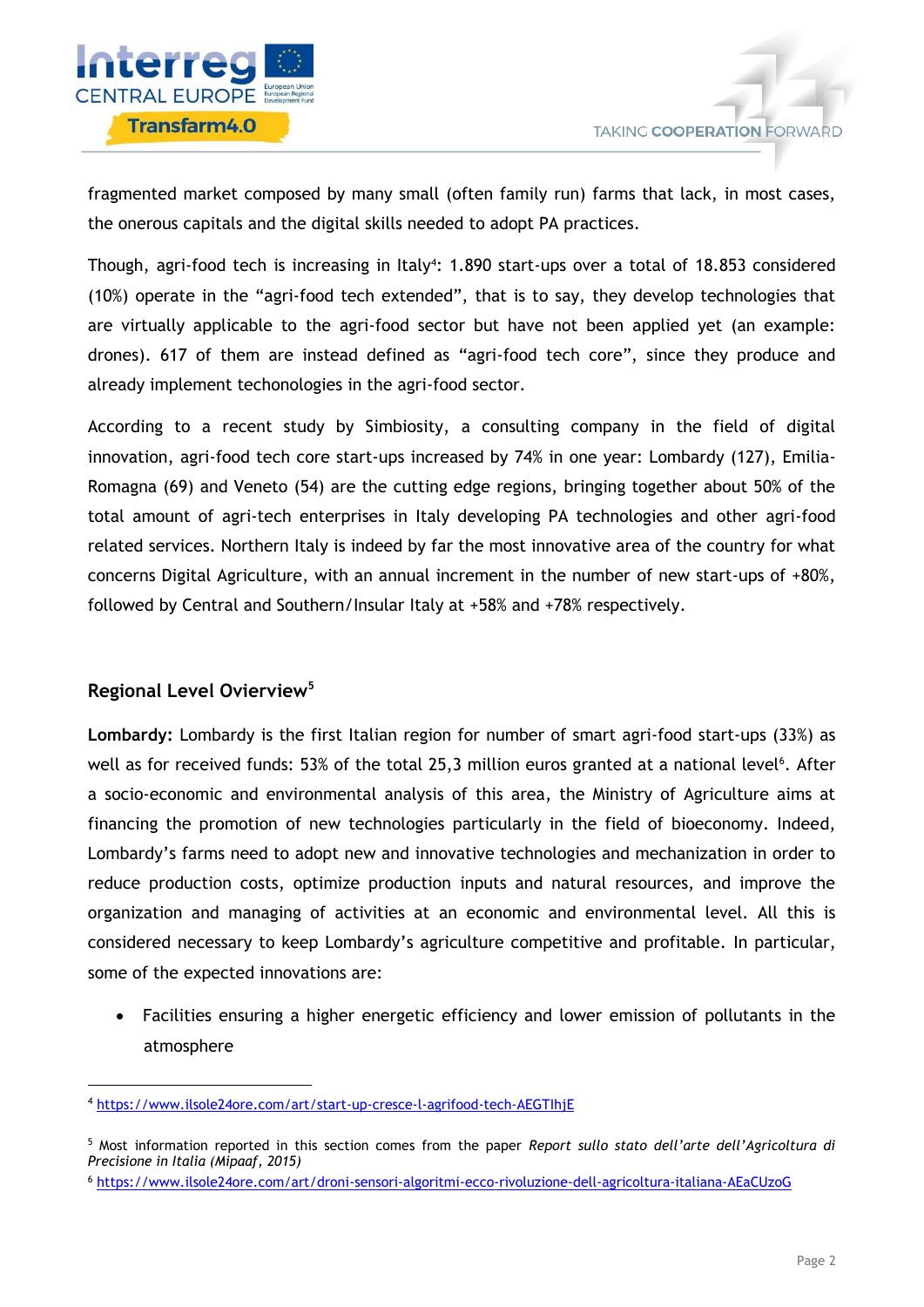

- Structural interventions aimed at rationalizating the use of water and at controlling the distribution of fertilizers
- Facilities ensuring a more effective utilization of phitosanitary products, fertilizers and zootechnic manures

**Emilia-Romagna:** Emilia-Romagna is one of the first Italian regions for regional budget dedicated to scientific research and technological experimentation, as well as for technical assistance and dissemination. Nevertheless, such effort is not always capable of effectively reaching the production side: a relevant number of local farmers and lands are indeed not properly integrated in the PA network. Hence, for Emilia-Romagna the Ministry of Agriculture aims mainly at:

- Spreading a better knowledge of Digital Agriculture among local farmers
- increasing farmers' participation in PA practices in order to create a network between farmers, research institutes and enterprises

**Veneto:** Veneto's agricultural sector produces on average 6,1 gross billions per year, namely the 11% of total national production, and generates an added value of 3 billions euro**.** Its growth rate in the last years is around 1,5%, in particular for the agri-food sector showing an increase of more than 3% per year<sup>7</sup>. The Italian Ministry of Agriculture will particularly promote in Veneto the improvement of farms' profitability and the generational turnover in the agricultural sector. A particular effort will be put therefore in:

- Rationalization of water used for irrigation
- Energetic optimization
- Encouraging young people to start new business in the agricultural field

## <span id="page-3-0"></span>**1.2 High-performing OEMs (HW & Equipment), by technology**

Components manufacturing definitely represents one of the greatest Italian contributions to Precision Farming. Italian farm equipment manufacturers produce the largest variety of equipment in the world<sup>8</sup> and Northern Italy, in particular Emilia-Romagna with its long-time

-

<sup>7</sup> *L'agricoltura veneta verso il 2030*, June 2019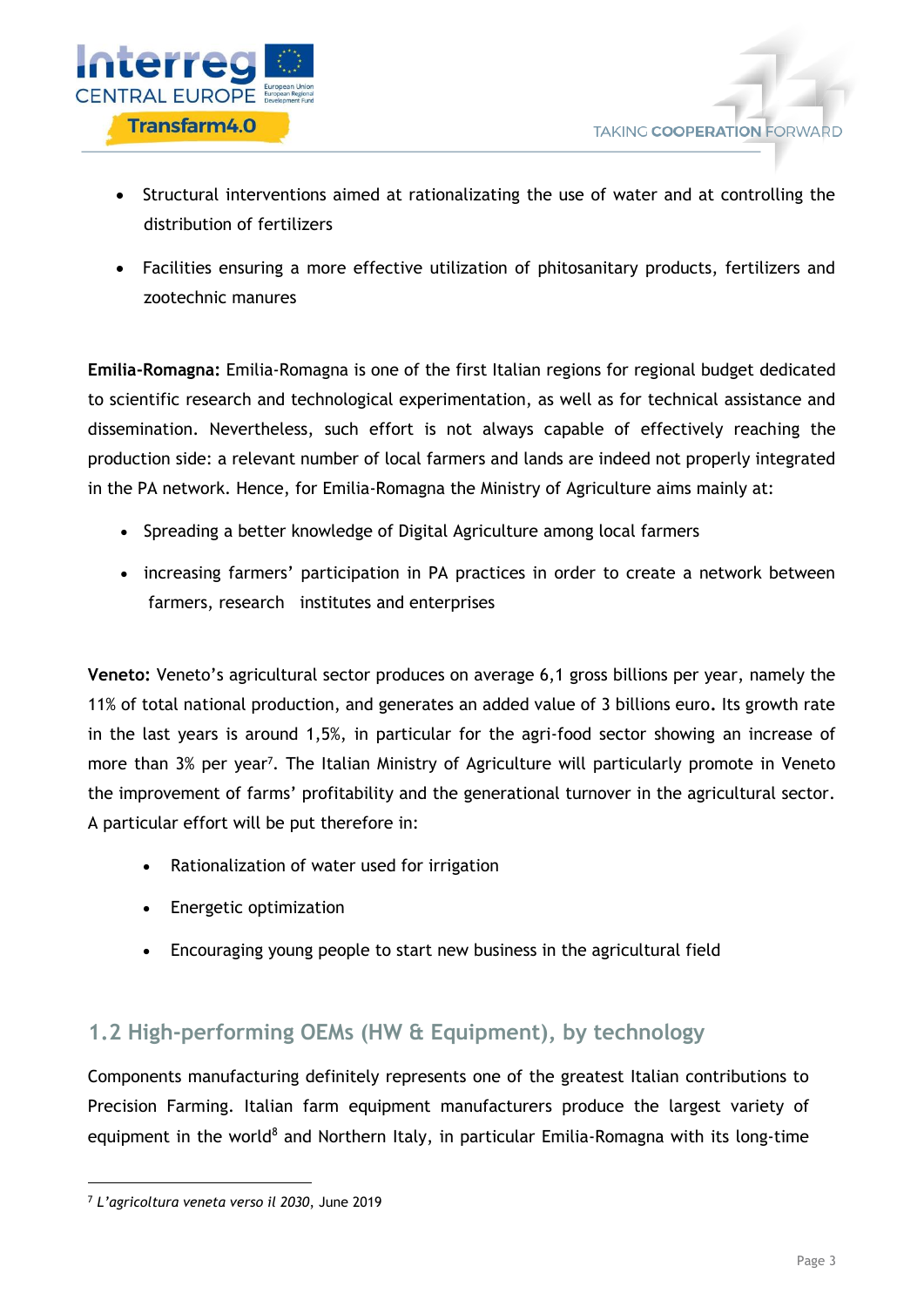

tradition in the field of automotive (brands like Ferrari, Lamborghini, Ducati originated here), presents a cluster of firms producing high quality components for agricultural machinery.

## <span id="page-4-0"></span>**1.2.1 Steering Systems**

Concerning Steering Systems, the biggest share of the Italian market, in particular in terms of quantity produced, belongs to two multinational companies: Topcon and Trimble.

**Topcon**: Topcon Corporation is a Japanese multinational operating in different industries (mainly medical equipment and engineering). The engineering branch, Topcon Positioning Systems Inc., created in 2016 Topcon Agriculture Group with main seat in Turin (Piedmont), focused on Geopositioning, BIM and Precision Agriculture. Topcon provides a wide range of auto-steering systems like the AGI-4, a modular GNSS receiver and steering controller and X14, X25 or X35 consoles, to be used in combination.

**Trimble:** Trimble Inc. is a California-based software as a service (SaaS) technology company. Trimble operates in Geospatial, Building & Construction, Agriculture and others. The Italian headquarters are in Vimercate, near Milan (Lombardy). It produces the Trimble® Autopilot<sup>™</sup> automated steering system.

Other smaller but important high-performing OEMs grouped by region are:

#### **Emilia-Romagna**

-

**AMA:** settled in Reggio Emilia, AMA is a leading company in the supply of components and equipment for outfitting and maintaining Off-Highway Vehicles, agricultural and gardening machines. Its 6 product areas are: solutions for cabins, seats and steering wheels, solutions for hydraulic, point linkage and PTO shafts, soil working, solutions for garden. They produce several steering components (steering units, steering colomns, steering wheels, etc.)

<sup>8</sup> <https://www.machinesitalia.org/sectors/agriculture-and-farm-machinery>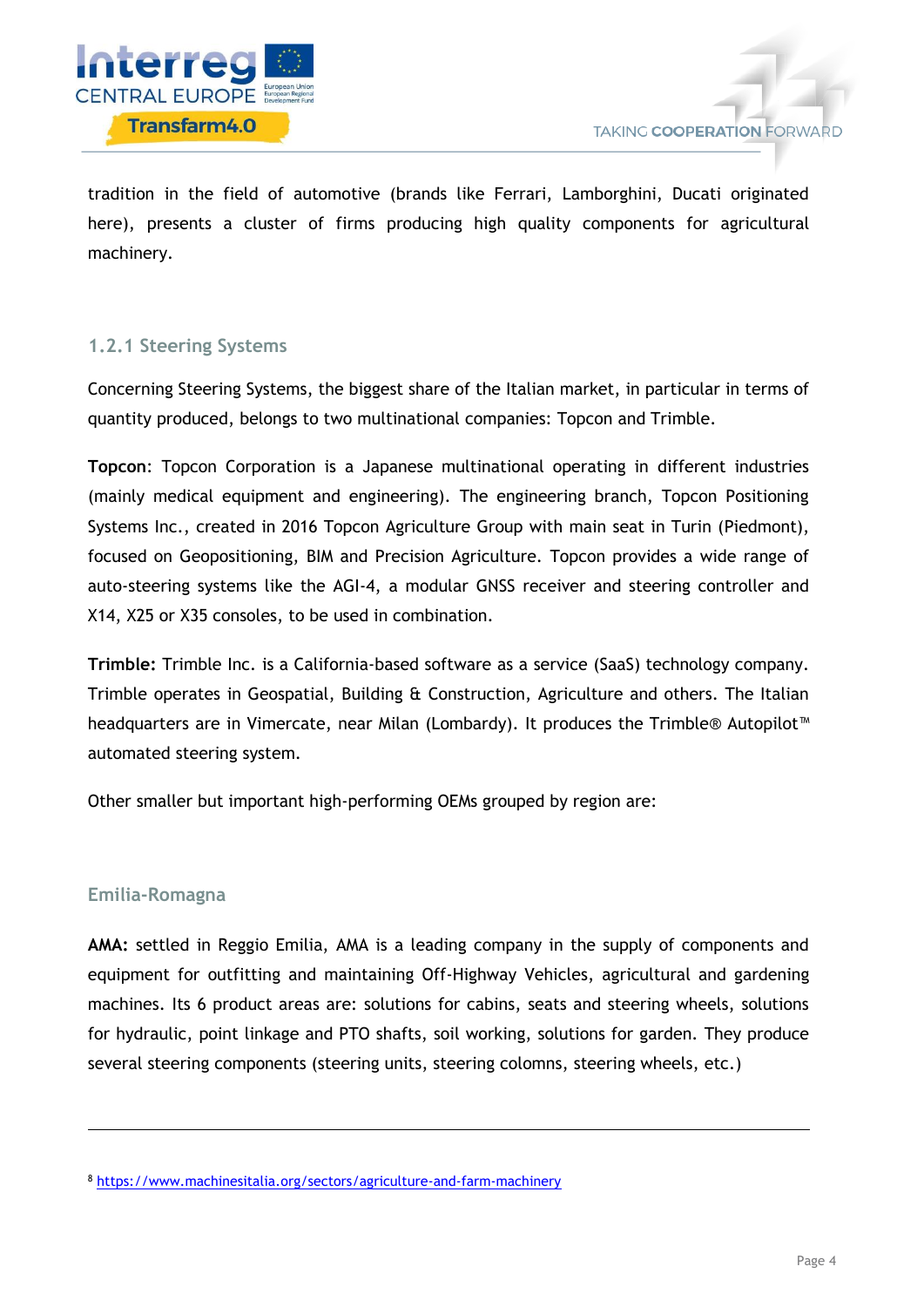

**ARAG:** Established in 1976 in Reggio Emilia, ARAG is a main reference point in the spraying accessories field and in the precision farming area at a national and international level. For what concerns precision farming technologies, the company produces multifunction joysticks, TTC BLC, GPS Navigators and Rate Controllers, accessories for navigators and computers, monitors, computers for auxiliary circuits, electronic control units, GPS receivers. For what concerns automatic steering systems in particular, it produces Polaris, ECU-S1 Control Unit and Automatic steering system MDU-4.

**COMER:** Settled in Reggiolo (near Reggio Emilia), COMER operates both in Agriculture (Engineering system for agricultural machinery) and Industry (Integrated solutions for construction equipment, marine industry and airport equipment, components and systems for the renewable energy sector). Main agricultural applications are: land preparation machines, soil tillage machines, crop treatment machines, forage and hay machines, biogas systems, corn and grain headers, combine and forage harvesters, forage mixing and distribution machines, tractors.

Considering that three over three Emilia-Romagna based relevant companies are not only in the same region but also in the same district (Reggio Emilia), this may be reasonably considered as a potential excellence node for the supply of agricultural machinery components.

#### **Lombardy**

**Bondioli e Pavesi:** Founded in 1950 in Suzzara (near Mantua), Bondioli & Pavesi is an industry leader in the power transmission sector thanks to a Group of eleven manufacturing companies in Italy and around the world. They created the HUB system, a range of intelligent components integrated into a power transmission system to provide unique control and data capabilities. In such system, the integration of electronics makes the component fully compatible with remote links: data can be sent and received for application of IoT techniques and control via mobile devices. Bondioli & Pavesi produces power transmissions and control tools (drive shafts, gearboxes, servocontrols, electronic control units).

**COBO Group:** Settled in Leno, Brescia, COBO is composed by several companies, mainly located around Brescia and Reggio Emilia. The group produces electrical and electronic components, seats, steering wheels and completely assembled column kits for manufacturer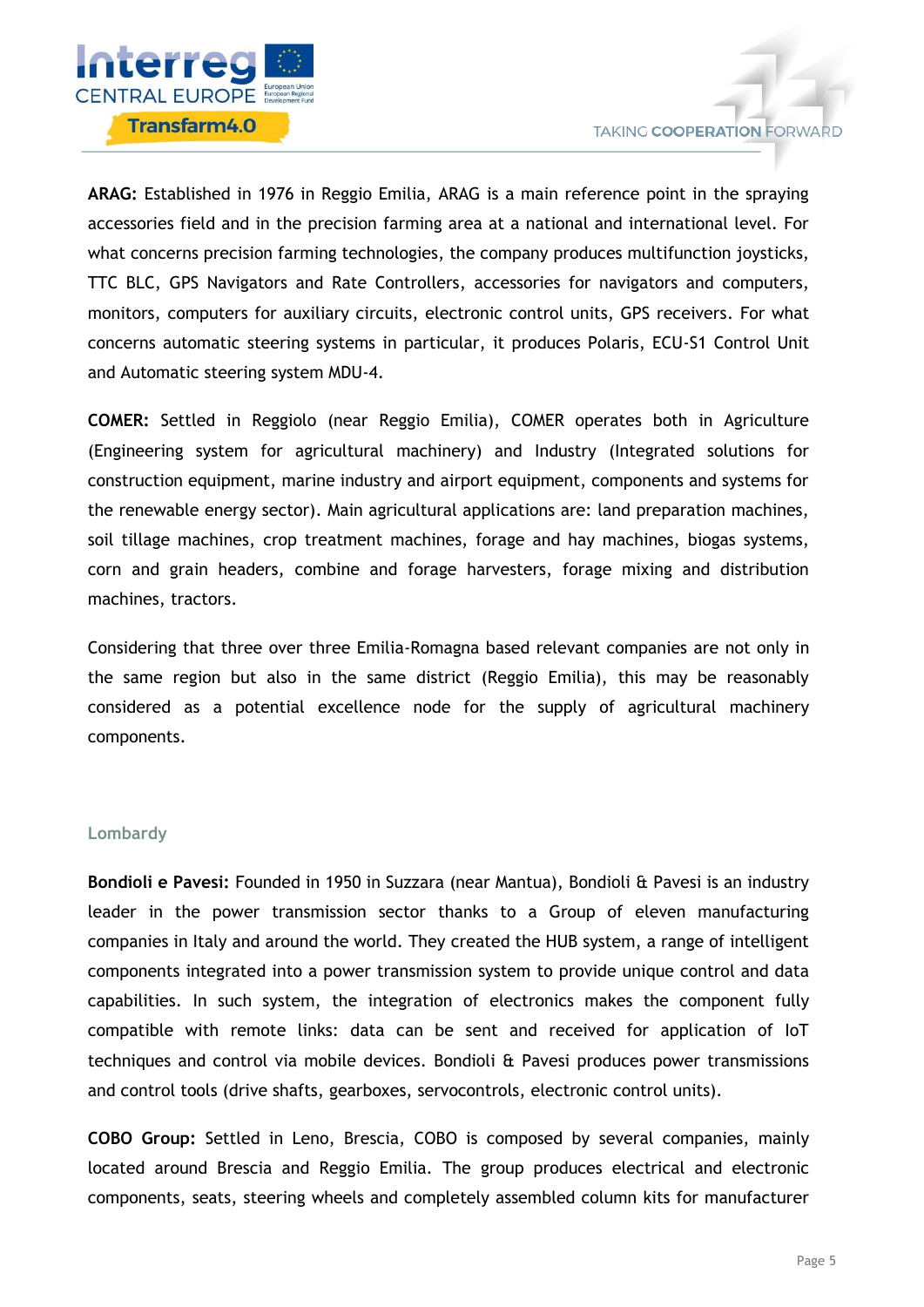

of industrial vehicles, agricultural machines, earth moving machines and lift trucks, as well as custom-built cars and motorcycles.

**SAME (Società Accomandita Motori Endotermici):** SAME is a historical firm funded in Treviglio in 1942. Now it's part of the multinational SAME Deutz-Fahr (SDF). It produces mainly tractors and relative components, among which SDF Guidance, monitors and Isobus systems.

#### <span id="page-6-0"></span>**1.2.2 Tillage/Soil Cultivation and Seeding Equipment**

Relevant companies grouped by region are:

#### **Piedmont**

**ROJ:** develops and produces mechatronic solutions for customer-unique industrial and vehicle applications, in medium-sized volumes. In the field of seeding equipment, PCS 200 is the ROJ pneumatic precision planter control system, allowing to replace the mechanical transmission of seeding discs with an electric motor to achieve greater machine flexibility and provide new functions which are not possible with the mechanical transmission. ROJ also produces the PCS FS, a new pneumatic and mechanical seed drill control system based on the rugged Agri-Motion DMD 0 motor, controlled by the PCS 100 ECU.

#### **Veneto**

**Sfoggia:** in the district of Treviso, Sfoggia is a historical firm founded in 1956. It produces a range of precision seeding drills, strip trillers and cultivators. For what concerns Precision Farming, it produces Elektra Drive and Isobus, a completely automatic electronic system for seeding drills.

**MC Elettronica**: settled in Rovigo, offers a wide range of electronic equipment for sowing spraying and harvesting machinery. They offer customized agricultural technologies for OEM customers and standard products for retailers and private customers. They produce innovative soil tillage monitors and Isobus planter monitors compatible with third party electronic devices including then main GPS navigators on the market.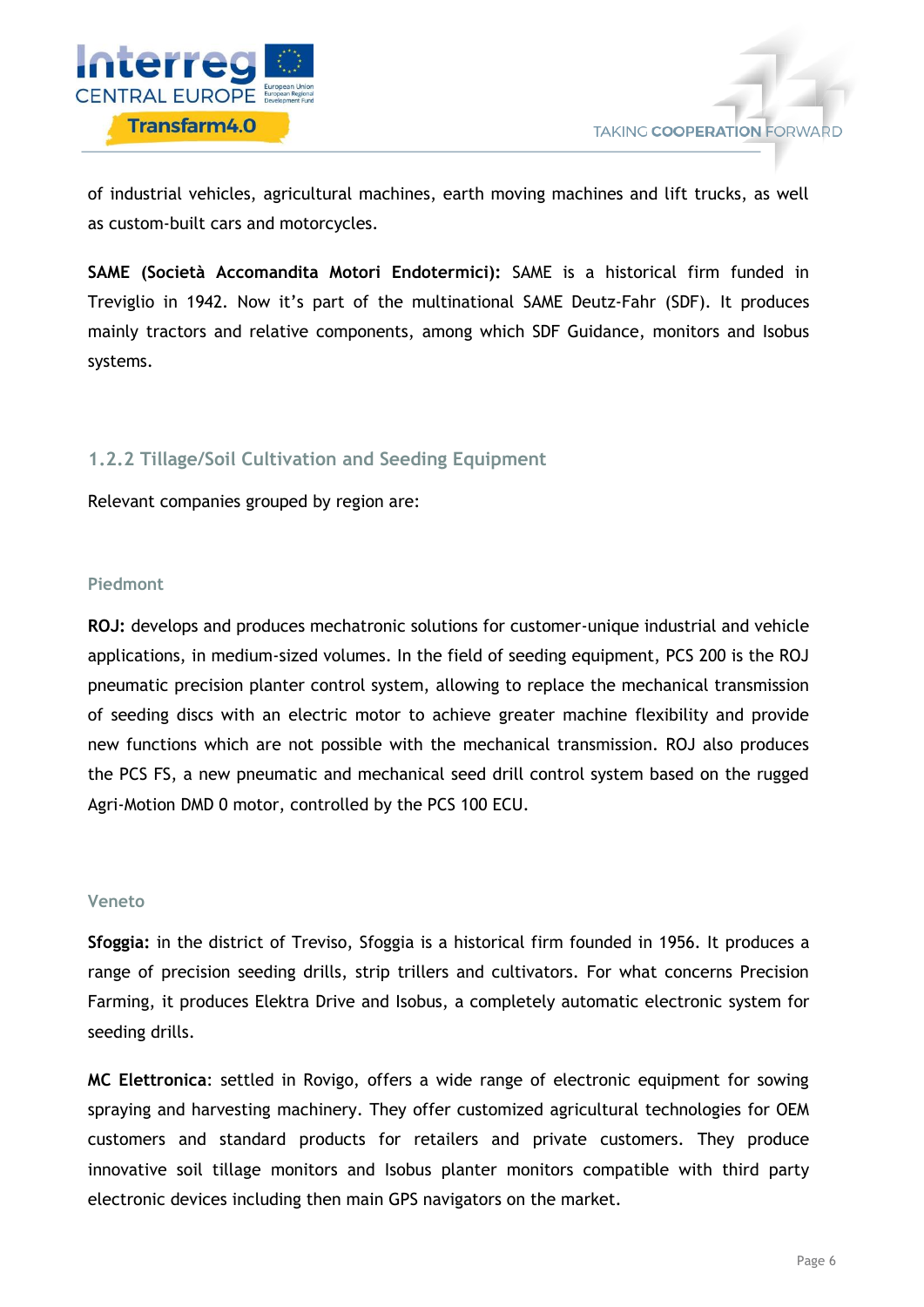

**Maschio Gaspardo:** settled in Campodarsego (Padua), Maschio Gaspardo is an international Group leader in the production of agricultural equipment for tillage, seeding, planting and fertilization, crop care and haymaking. The Group produces a wide range of rotary tillers, power harrows, mulchers, precision planters, cereal seed drills, combination cultivator-drills, flail-mowers, ploughs, minimum tillage, spraying and hay making equipment. For what concerns in particular PA technologies, they produce seeding monitors, sprayers and mistblower control groups, Isotronics and Isobus terminals.

To be noticed, that Maschio Gaspardo's tractor *Crono* was prized during the event *Machine of the Year* (a contest for the most innovative agricultural machines) at 2019 Sima event in Paris as best precision seeding drill of the year.

For what concerns tillage and seeding equipment, the area of Veneto is apparently one of the most advanced in Northern Italy. This is coherent with the particularly consistent agricultural production of this area, both today and in the past.

#### <span id="page-7-0"></span>**1.2.3 Plant Breeding & Research**

Some of the most relevant universities and research institutes devoted to plant breeding:

#### **Emilia Romagna:**

**KWS:** KWS is a German seeds producer founded in 1856 in Klein Wanzleben. The main Italian branch is in Forlì and works on corn, soy, beets, rapeseed. They also make research in plant breeding, particularly on corn, and offer consulting services to farmers.

#### **Friuli Venezia Giulia**

**Udine University**: Genomics and Genetics Department is currently focusing on genome analysis in plants, including genome sequencing and resequencing, epigenomic analysis, genome evolution studies, and on sequence diversity analysis and association mapping. Here scholars contribute to sequence grapevine, peach, citrus, barley genomes and are currently sequencing the olive tree. A major research activity is related to resequencing using NGS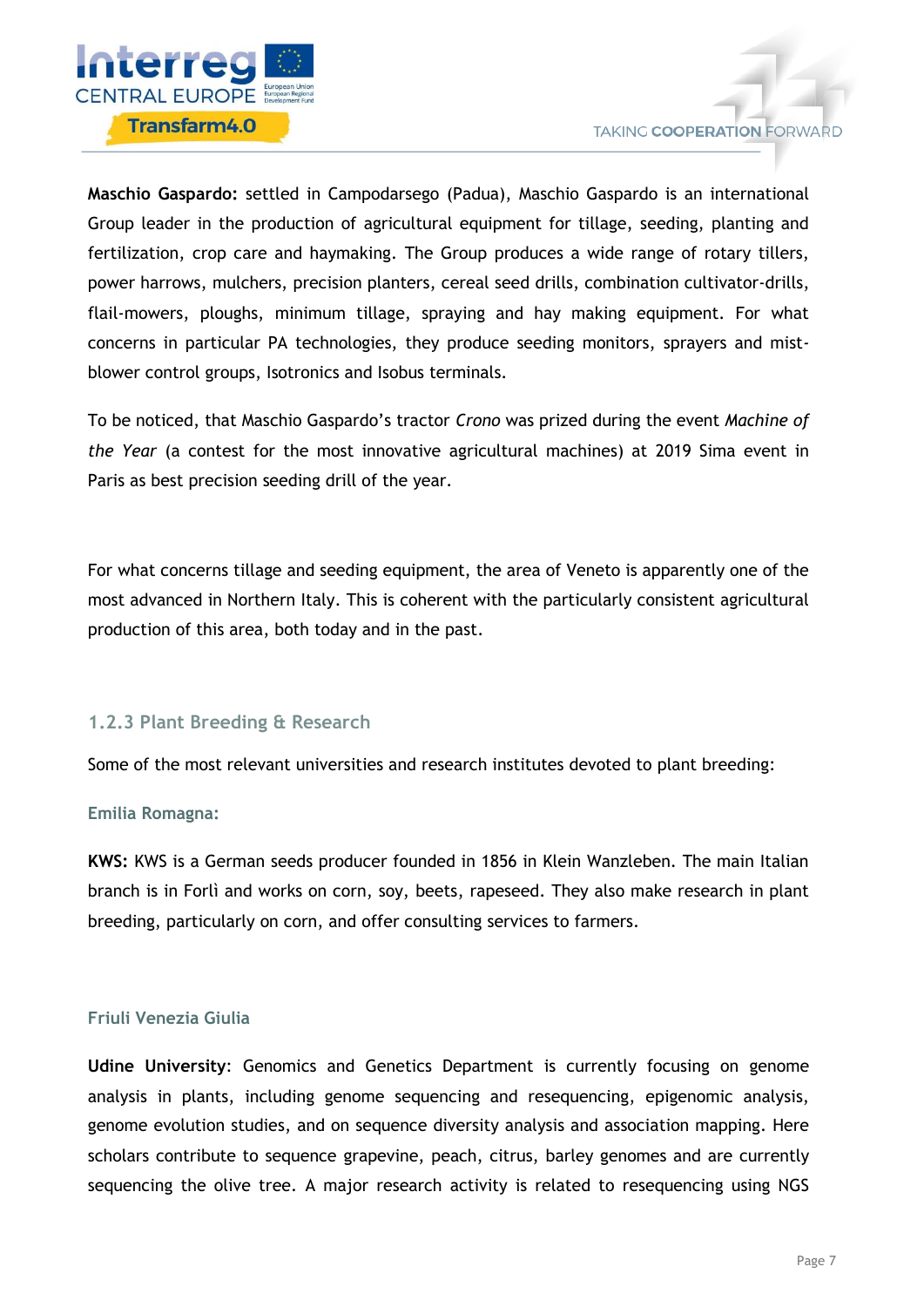

technologies (Illumina) in order to detect sequence, structural and epigenetic variants and in developing the genomics and bioinformatics technologies needed for this.

**Vivai Cooperativi Rauscedo:** a grapevine nursery business with a yearly production of more than 60 million grafted vine plants. Beside production, Vivai Cooperativi Rauscedo perform high-quality research ranging from micro-propagation to green-grafting, health checks through Elisa test and PCR, from cloning with weak selective pressure to the characterization of the clones through the evaluation of fine parameters.

#### **Lombardy**

**Insubria University:** University of Insubria (Varese, Lombardy) operates in the field of Plant Breeding and research through its Applied Botanics Laboratory, the Padiglione Spallanzani. Some research areas comprehend for example the identification of molecular factors controlling root system development and morphological analysis of root systems in agronomics plant grown under compost and biochar applications.

#### **Trentino Alto-Adige**

**Edmund Mach Fundation:** a high-tech research institute located in S. Michele all'Adige (Trento) carrying out interdisciplinary research and innovations in the fields of modern and sustainable agriculture, food and nutrition, environment and health. They operate in genomics, computational biology and and biology of fruit crops, with the aim of spreading further genetic improvement of crops and/or to develop new varieties of commercial interest.

#### **Veneto**

**Padua Univeristy:** within the Department of Agronomy, in DAFNAE Laboratory, the main research fields are agronomy and field crops, fruit tree crops, vegetable and flower crops, agriculture genetics, agriculture and microbiology.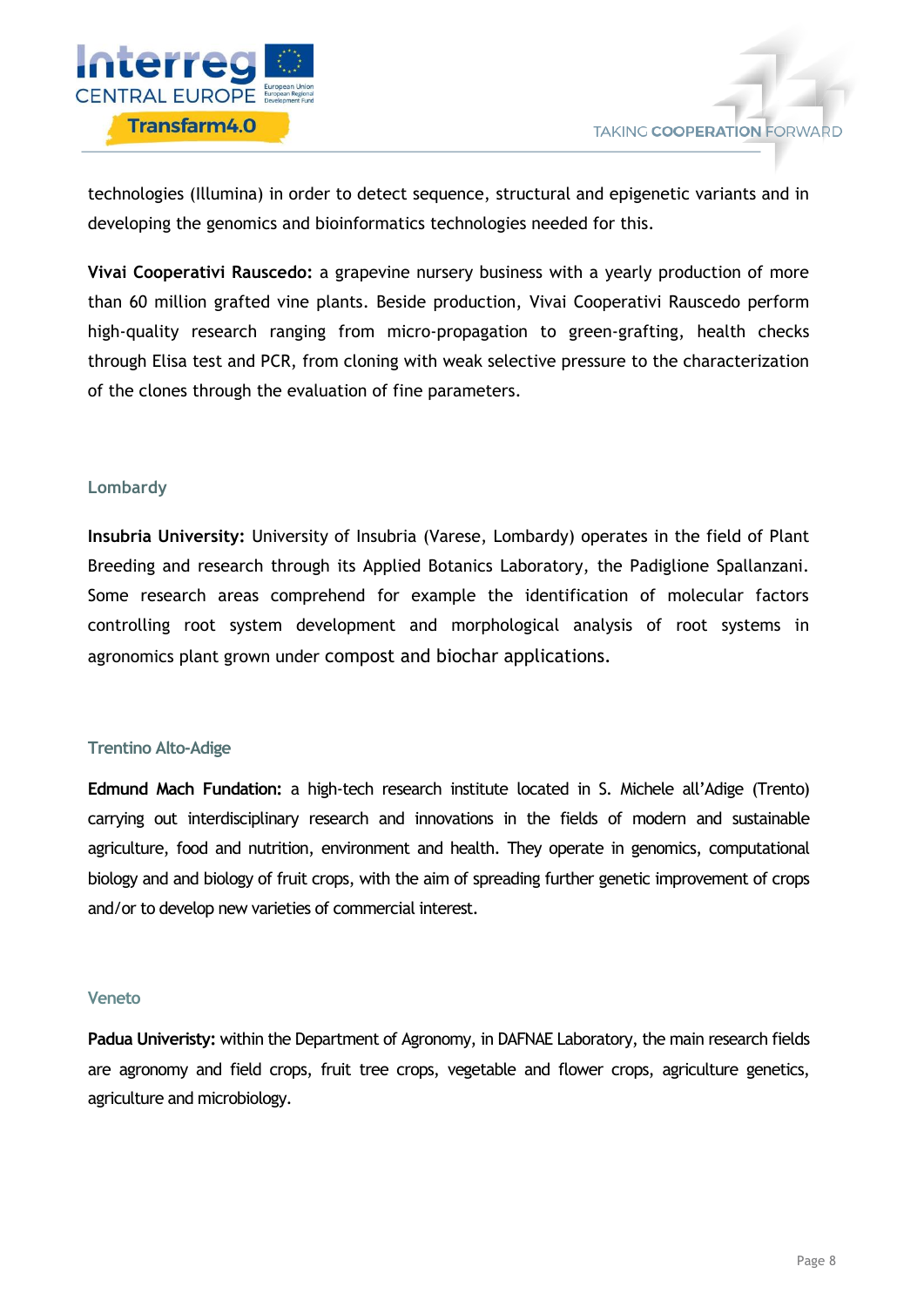



#### <span id="page-9-0"></span>**1.2.4 Animal Monitoring**

#### **Liguria**

**Cynomis:** Cynomis srl is an innovative start-up settled in Genua and operating in the IoT sector. They develop solutions aimed at increasing farm animals' welfare. Their main solution is Plinio, a stable kit making it is possible to accurately monitor environmental parameters in the housings and take prompt action before situations dangerous for the animals and the workers could occur.

#### **Veneto**

**Technos:** in Chioggia (district of Venice), Technos offers high-quality monitoring and control in the aquaculture**.** Among its products: oxymeters, oxywifi2, oxygen probes. They also produce breeding facilities for shellfishes.

Animal monitoring is not a particularly developed sector in Italian PA. In most cases, animal monitoring solutions are sold within big firms producing agricultural equipment (for example: D&G Equipment, a multinational in the field of agricultural tools, or CIMA, producing animal feed in Reggio Emilia)

## <span id="page-9-1"></span>**1.3 High-performing service providers, by service**

#### **Emilia-Romagna**

**IBF Servizi S.p.A:** BF (Bonifiche Ferraresi) is a 7.000 Ha farm operating also in the field of Precision Farming consultancy through its consulting branch IBF Servizi S.p.A., the first Italian HUB for agriculture. IBF promotes the development of precision agriculture in Italy, supporting farms to adopt and implement innovative technological solutions: optimization of production processes, reduction of production costs, improvement of environmental sustainability and quality.

#### **Lombardy**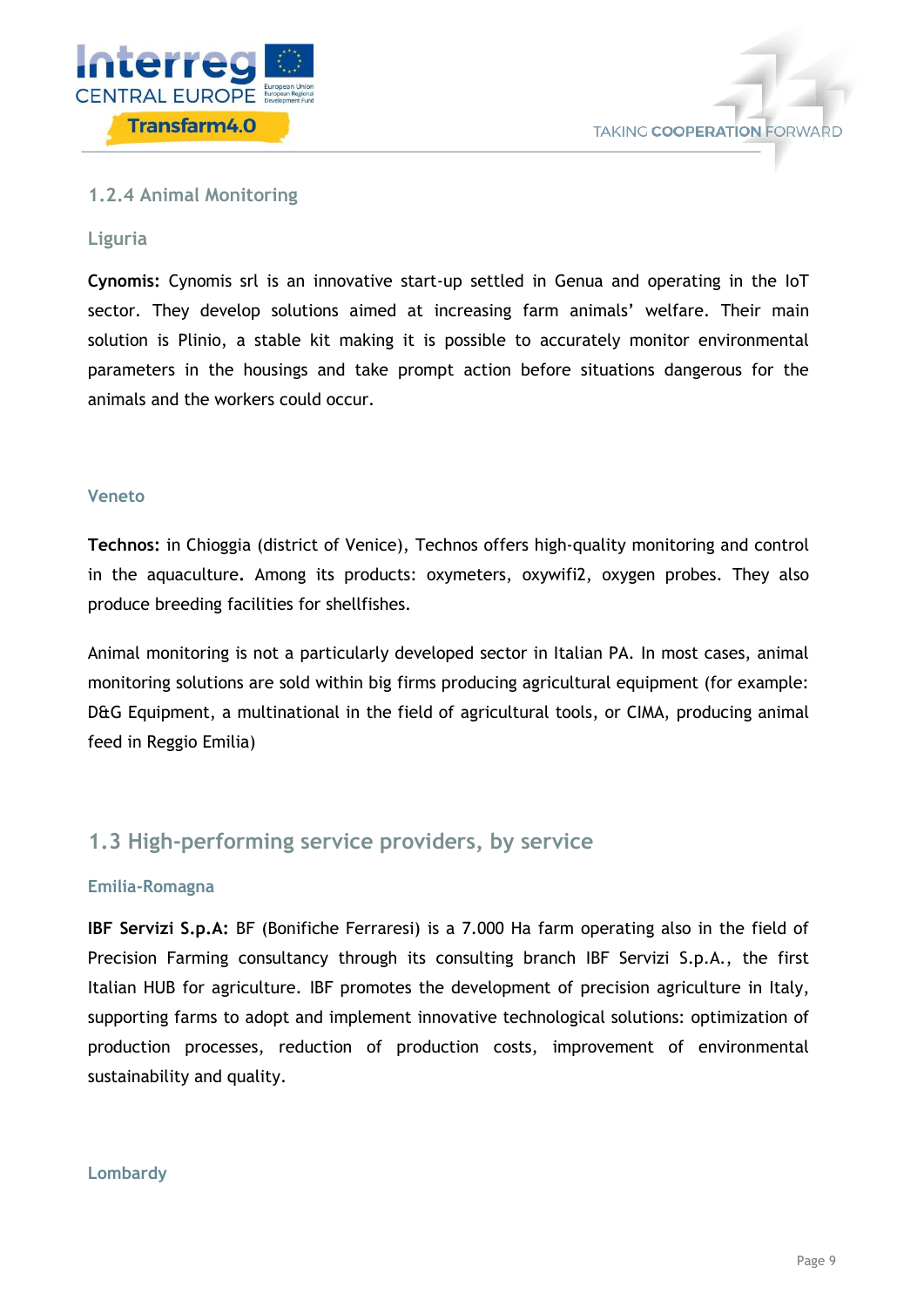

**Vantage Italia (former Spektra Agri):** a service company offering technical assistance on a variety of PA practices and tools: collection and analysis of data, mapping and guidance systems, tools maintenance.

**Arvatec:** Arvatec produces, sells and spreads innovative technologies in agriculture: data managing, production mapping, seeding systems, automatic guidance, levelling.

#### **Veneto**

**Veneto Agricoltura:** an instrumental body of the Region of Veneto which carries out support activities for the Regional Council in the field of agricultural sector policies, agribusiness, forestry and fisheries. It deals with applied research and experimentation aimed at testing and disseminating technological and organizational innovations in order to improve the competitiveness of businesses and supply chains production as well as environmental sustainability in the agricultural, agri-food, forestry and fisheries sectors.

## <span id="page-10-0"></span>**1.4 High-performing research bodies, by typology**

## **1.4.1 Universities**

#### **Emilia-Romagna**

**Modena and Reggio Emilia University**: within this University, the laboratory BIOGEST-SITEIA is a research institute for the optimization and valorisation of biological and agri-food. It offers technical consulting for the agri-food production chain mainly in the sector of vegetable production.

**Bologna University:** The DEI (Ingegneria dell'energia elettrica e dell'informazione Guglielmo Marconi) within the university of Bologna operates in precision agriculture with a remarkable specialization in drone technology, both flying and on the ground. They work moreover on Intelligent Sensor Systems, Field Control Systems, Radio Frequency energy harvesting radiating systems.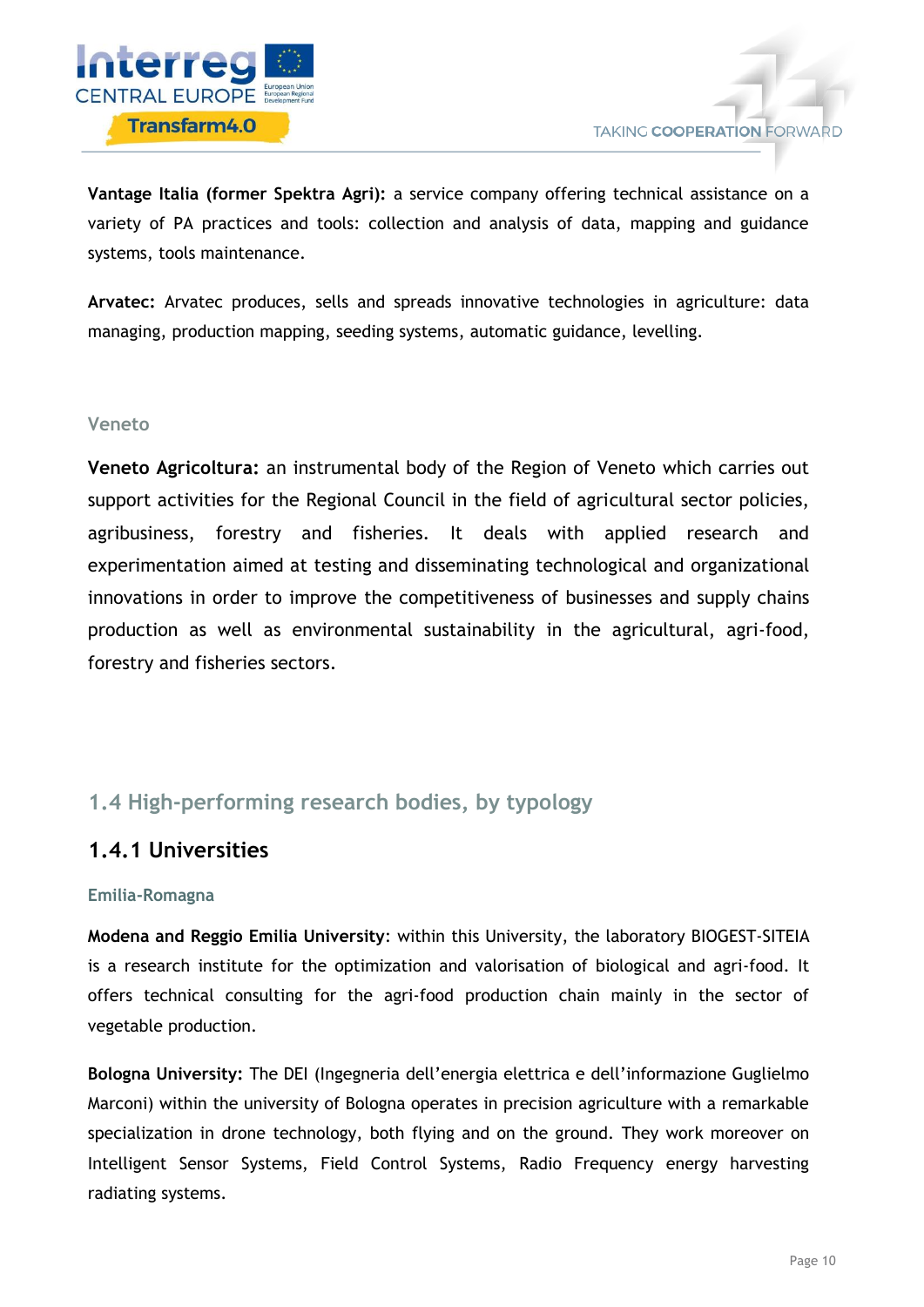

**Parma University:** The Department of Life Science and Environmental Sustainability has been selected by the Italian Ministry of Education, University and Research as a "Department of Excellence" (they are 180 across Italy) and has been awarded with a special ministerial fund (9 million euros) for the five-year period 2018-2022. Parma University also participates a Precision Agriculture project funded by AGER with the collaboration of Padua, Florence and Teramo Universities. The focus of the project is on the optimization of wheat manuring.

#### **Friuli Venezia Giulia**

The already mentioned **University of Udine<sup>9</sup>**

#### **Lombardy**

**Milan University:** the public university of Milan recently launched its first course in Precision Agriculture for the academic year 2019/2020. The main subjects are agricultural machinery and mechanization and plant pathology. Students will learn how to apply methods and sensors to monitor the phytosanitary status of crops and to apply plant pathology and crop protection basic principles to process site-specific data for prescribing maps of agrochemical distribution. They will moreover acquire the ability to manage, interface and program the precision farming systems on operating machines for crop management.

**Polytechnic of Milan**: The DEIB Department (Dipartimento di Elettronica, Informazione e Bioingegneria) is a scientific institution committed to forefront research, education, and technology transfer in computer science and engineering, electronics, systems and control, telecommunications, and bioengineering. They operate in Precision Agriculture also and recently participated GRAPE (Ground Robot for vineyArd monitoring and ProtEction) project, whose focus is developing the tools required to execute (semi) autonomous vineyard monitoring and farming tasks with Unmanned Ground Vehicles (UGVs) and, therefore, reducing the environmental impact with respect to traditional chemical control.

**Insubria University<sup>10</sup>**

-

<sup>&</sup>lt;sup>9</sup> See section 1.2.3 Plant Breeding & Research

<sup>10</sup> See section 1.2.3 Plant Breeding & Research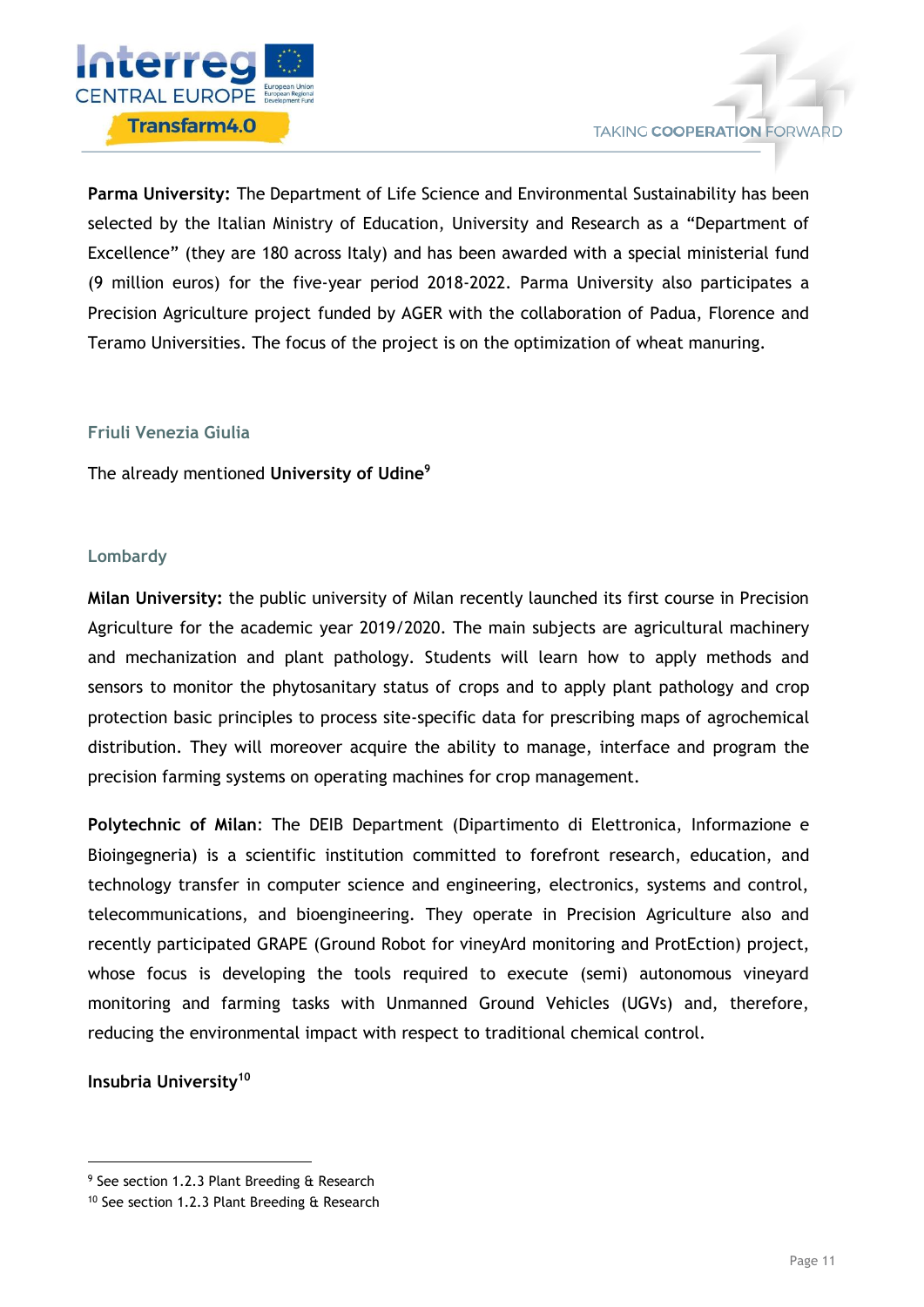

#### **Piedmont**

**Polytechnic of Turin:** Polytechnic of Turin is one of the most renowned scientific universities in Italy and has a department specialized in sensors. iXem Labs are a component of the LACE (Laboratorio di Antenne a Compatibilità Elettromagnetica) of the Electronic and Telecommunications Department of Politecnico di Torino: the field of activity is mainly related to the assembling of wireless transmission systems and the realisation and management of wireless networks. In PA field, iXem Labs developed iXem Wine, a project consisting in a free platform for the monitoring of vineyards through a network of sensors which collects and analyses data.

#### **Veneto**

**University of Padua:** University of Padua offers a master in Precision Agriculture in collaboration with the Universities of Florence, Teramo and Viterbo, and a master degree course in Sustainable Agriculture. Moreover, the department of land, environment, agriculture and forestry (TESAF) is an important research centre participating at the moment in several EU projects in agricultural sector: Horizon2020, Life, Interreg, PSR (Programma di Sviluppo Rurale).

#### **Research Institutes**

**CREA**: CREA is the leading Italian research organization dedicated to the agri-food supply chains. It operates as a legal entity under public law, and is supervised by the Ministry of Agricultural, Food, Forestry and Tourism Policies (Mipaaft). Scientific activity covers agricultural crops, livestock, fishery, forestry, agro-industry, food science – and socio-economics. CREA was established in 2015, from the merging of CRA (Council for Agricultural Research) and INEA (National Institute of Agricultural Economics).

Headquarters of CREA are in Rome, but in northern Italy two important seats are in Conegliano (Treviso, Veneto) and Bologna (Emilia-Romagna).

**FIAT Research Centre:** the research centre of FIAT, with offices in Mirafiori (Piedmont), Trento and Bologna, develops innovative power units, vehicle systems, materials, methods and processes to improve the competitiveness of FCA products. FIAT operates in the agricultural sector through CNH (Case New Holland).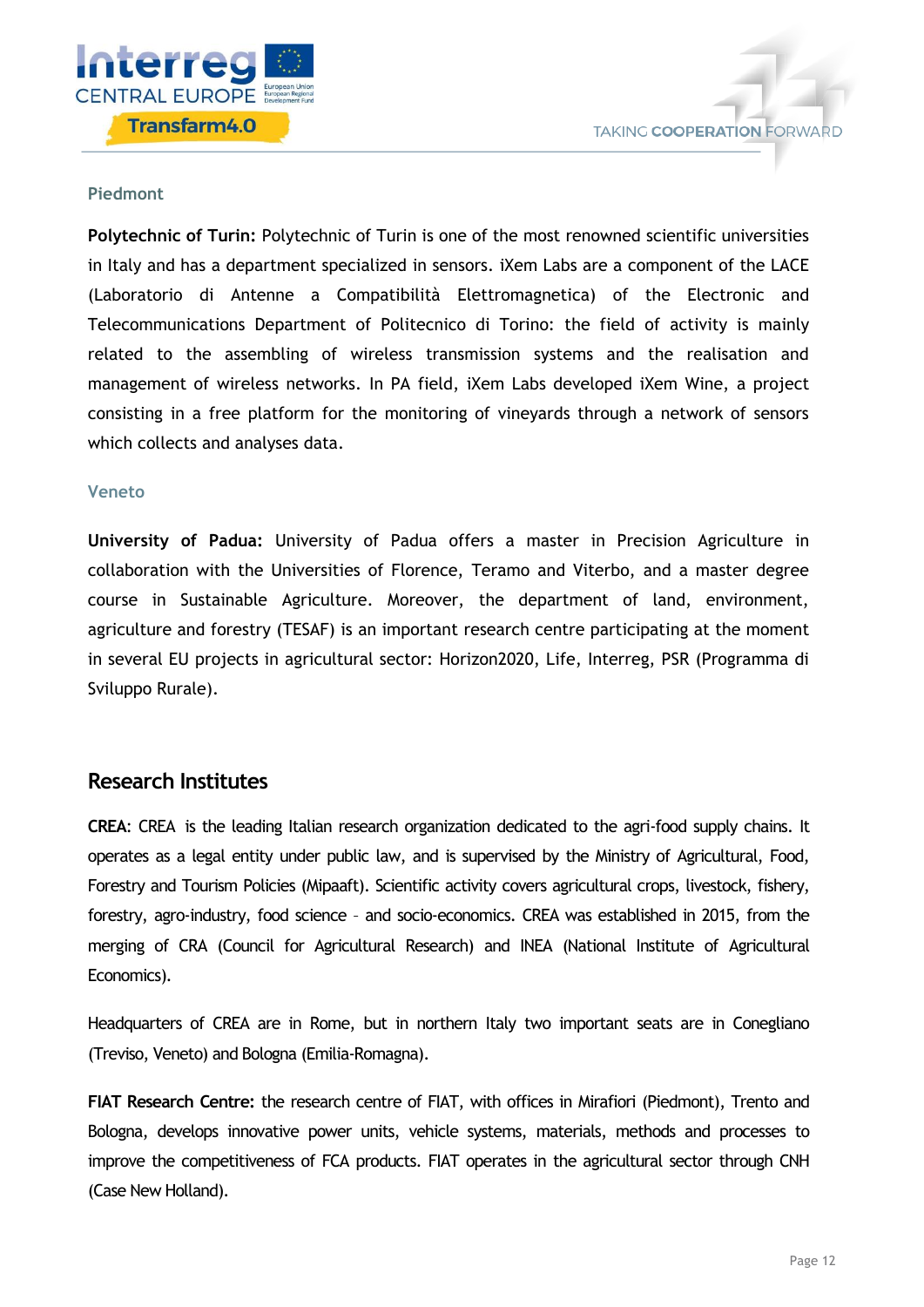



#### **Liguria**

**IIT (Istituto Italiano Tecnologia):** the Italian Institute of Technology is a scientific research centre based in Genoa. Its main goal is the advancement of science, in Italy and worldwide, through projects and discoveries oriented to applications and technology. It participates SMASH project (Smart Machine for Agricultural Solutions Hughtech) for the development of agricultural robots.

#### **Trentino Alto Adige**

**Bruno Kessler Fundation:** Top Research Institute in Italy (Trento), ranked at the 1st place for scientific excellence within 3 different subject areas (ICT, History and Sociology. Specialized in ICT and AI, It works on PA too: it recently developed a special photocamera able to take multi-spectral images of a field by flying on a drone, in order to evaluate different soil types.

**Fondazione Edmund Mach<sup>11</sup>**

## <span id="page-13-0"></span>**1.5 Overview of existing networks**

**Federunacoma:** The Italian Agricultural Machinery Manufacturers Federation, formed in 2012 to replace Unacoma (the Italian Farm Machinery Manufacturers Association set up in 1945), brings together, and represents in Italy and abroad, the associations of Italian manufacturers of implements (Assomao), self-propelled machines (Assomase), tractors (Assotrattori), components (Comacomp) and gardening machinery (Comagarden).

**Assotrattori:** the main activities of Assotrattori are:

- reporting data for compiling statistics and information
- the organization of specific events such as seminars in the framework of trade fairs

-

<sup>&</sup>lt;sup>11</sup> See section 1.2.3 Plant Breeding & Research